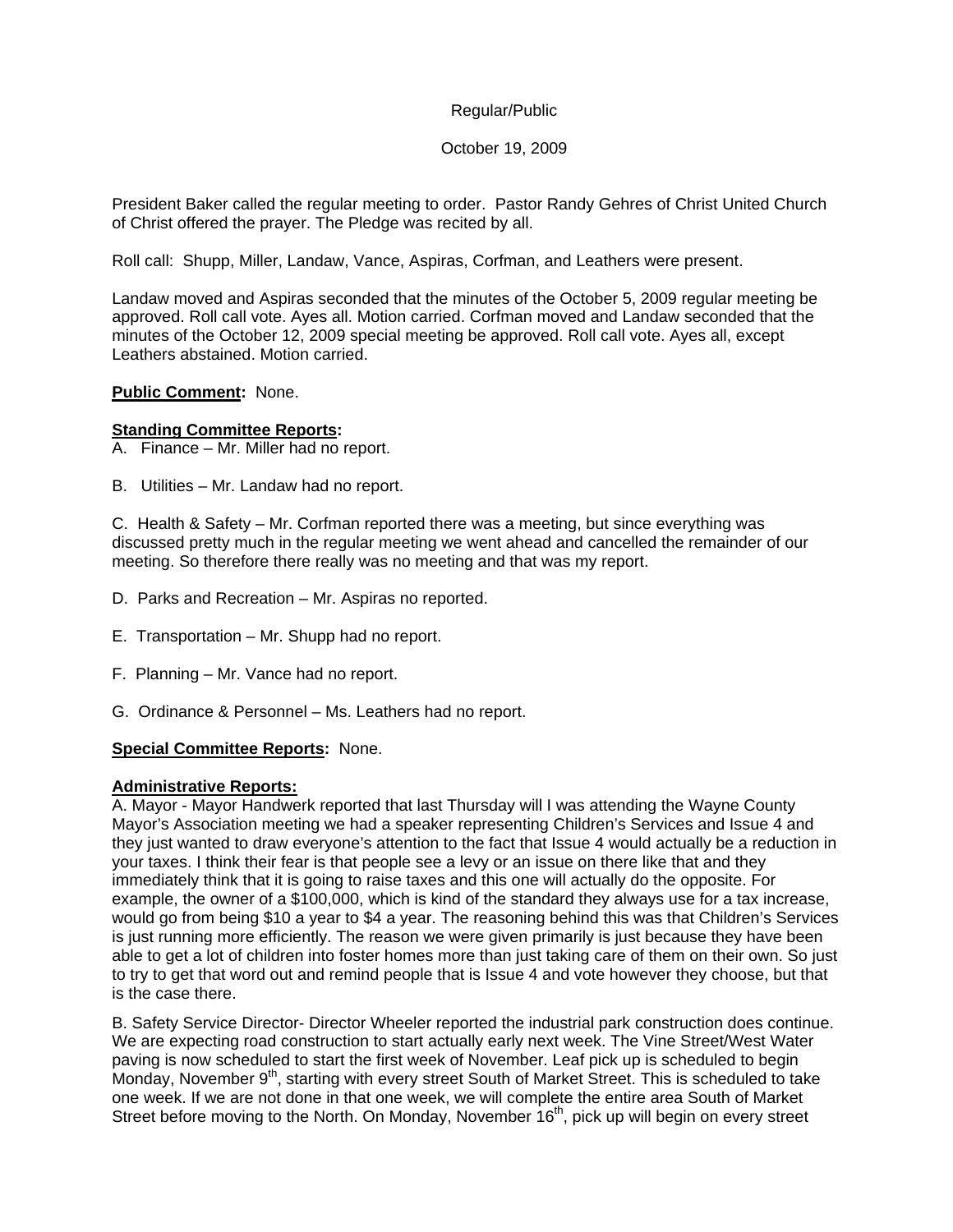# October 5, 2009

North of Market Street. This is also scheduled to take one week. If we are not done in one week, we will complete that entire area North of Market Street before beginning a clean up pass. If you live South of Market Street, have your leaves placed ready for pick up on Monday, November 9th. If you live North of Market Street, have your leaves placed ready for pick up Monday, November  $16<sup>th</sup>$ . November 23<sup>rd</sup> we will begin our final clean up sweep beginning South of Market Street. After the area South of Market Street is complete we will move to the area North of Market Street. November  $26<sup>th</sup>$  and  $27<sup>th</sup>$  City crews will be off to celebrate Thanksgiving. November  $30<sup>th</sup>$  pick up will resume where we left off. This clean up sweep is scheduled to be completed on or before December  $4<sup>th</sup>$ .

C. Utilities Director – Director Brediger reported next week ends the open enrollment period for the natural gas aggregation program. Again, as a reminder these rates are roughly 40% below where they were last year. The rate is fixed for one year at \$6.42/mcf. If you have any questions, you can call the provider which is IGS. There phone number is 1-800-280-4474. If you are currently enrolled in the City's aggregation program and want to remain in that program you do not have to do anything at this point. After the end of this month you can still switch, but depending on your current natural gas provider there may be a fee involved in that. If you have any other questions, you can also call the utilities office and we will guide you through that process. The other point of information is that Turbine 9 is in the middle of its ten year annual insurance inspection. The unit is completely disassembled. The condition is a lot better than what we anticipated. We are not looking at very extensive or costly repairs. That unit and that work is planned on being completed by the first or second week of December.

D. Finance Director – Director Strimlan was absent. Mr. Wheeler reported on her behalf. He distributed the Fund Balance Report for the period ending October 30, 2009 prior to the Council meeting. Miller moved and Vance seconded the report be approved subject to audit. Roll call vote. Ayes all. Motion carried.

E. Law Director - Director Lutz was absent.

F. President of Council – President Baker reminded everyone Halloween is only a week and a half away. Please take care when driving the streets that afternoon and evening because I am sure there are going to be a lot of ghosts, goblins, and other young people roaming those streets. Also, this evening we have an alley vacation request.

Peppard: We have received a petition to vacate an alley in the South Main Street and South Vine Street area and we need to refer this to the Planning Commission.

# **Old Business:**

### RESOLUTION 34-09

Leathers moved and Corfman seconded that Resolution 34-09, a resolution authorizing the Board of Control to enter into a contract and/or contracts to purchase, purchase through financing, or lease a pumper, without bidding, for the use of the Orrville Fire Department, and declaring an emergency, be placed on third reading. Roll call vote. Ayes all. Motion carried.

Baker: We have meetings on this. Is there any further discussion.

Shupp: Do we have any other bids that have come in? Any new information?

Wheeler: So far we have two of six (bids). We have analyzed the bid from the respective company you mentioned last Monday and there were some shortcomings in those bid specs. Specifically, for instance stainless steel cab is what we were specing out and that was not included in their bid so the fire truck committee is reviewing those specification; reviewing those shortcomings; continuing to analyze the bids as they come in. We do expect the other four bids to come in by the end of this week, if not the first of next week and we will continue to analyze those as they come in as well. Of course, Chief Ballentine is here tonight again to answer any additional questions.

Shupp: Are we in contact with Stuphen about changing to match the specs?

Wheeler: Actually they are still reviewing that proposal that Stuphen submitted. Once they have that list compiled completely, at this point I believe there are 49 items that were identified so far. Once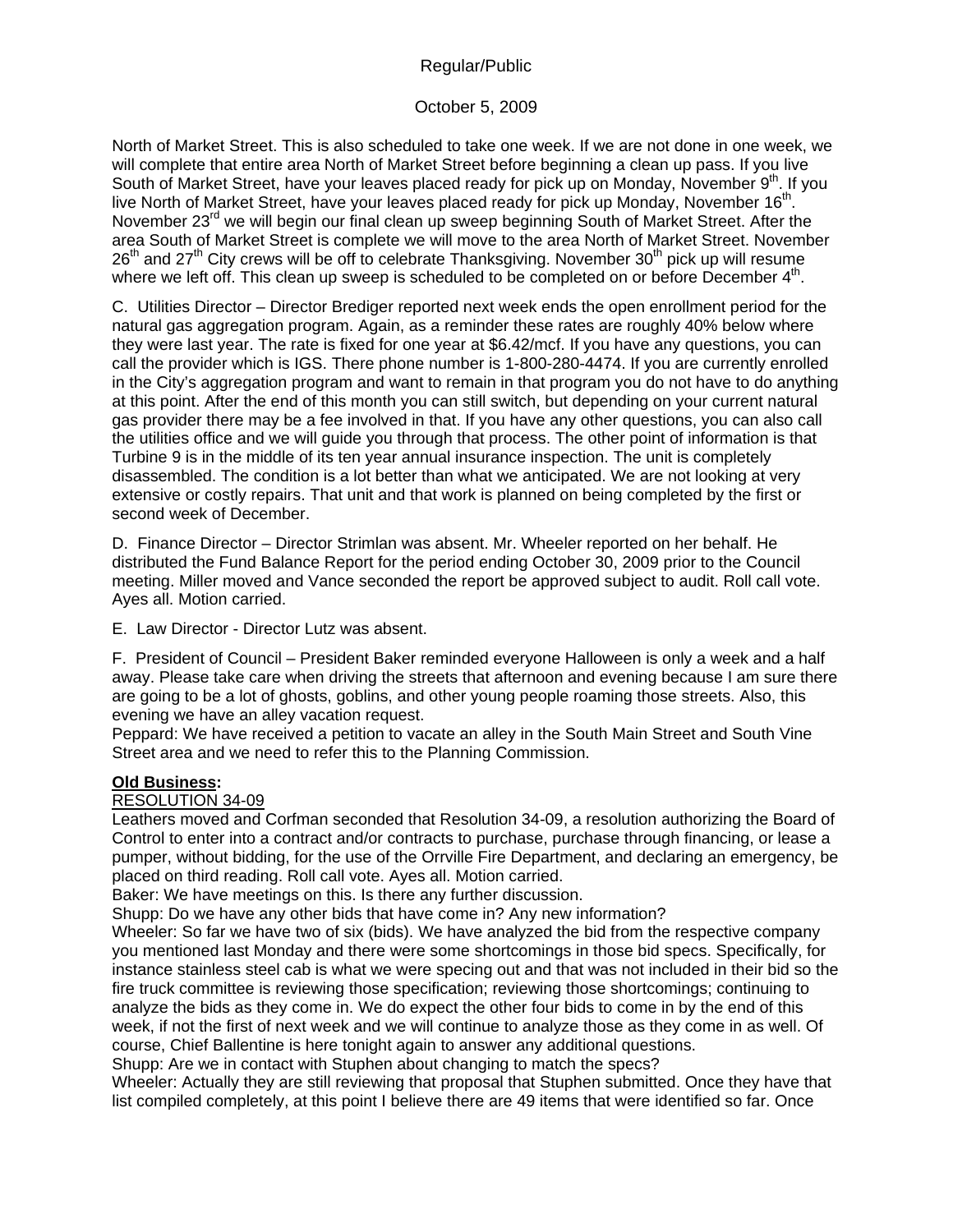### October 5, 2009

those are completed they will get back to Stuphen and make them aware of those and give them an opportunity to revise their proposal.

Shupp: If we pass this tonight, are we still going to pursue those things?

Wheeler: Absolutely. Chief Ballentine is here to answer any questions, but our job as this Council is to get the fire truck that meets the needs of the fire department at the best price we possibly can. Shupp: So this process is going to continue with the other companies that come in with their bids. Wheeler: Absolutely.

Shupp: Work back and forth to match the specs as best as possible?

Wheeler: Absolutely.

Shupp: What companies have we contacted?

Ballentine: Stuphen, Seagrave, Pierce, Smeal, Rosenbaurer, and RD Murry. We did have contact from the salesman from Pierce today on a couple issues. He apologized for not having the specs back to us, but he said from the day he gets them they figure two to three weeks to work through a set of specs to get you a price back. We asked him about the engine issue and they are already out of engines. Any new truck they bid will have the 2010 engine in it with a urea tank on it at an additional \$26,000. So we know that vendor is already out. I think the thing with the engine is definitely proving itself to be legitimate. It is not like we pulled that out of the sky.

Vance: The new specifications for the engine are not going into effect at the end of October. They are going into effect on January 1<sup>st</sup>. It is just that the timetable the Chief had laid out for us was a make a decision by the end of October.

Ballentine: That we have arrangements with a truck manufacture to reserve an engine before they run out as Pierce has already.

Vance: Those new EPA requirements don't go into effect until January 1<sup>st</sup>. I just wanted to make a couple brief comments about this. I really think the fire truck decision is really three questions. The first is can Engine 67 remain in service? I think we have the answer to that. Engine 67 is no longer in service; it was taken out of service on September 1<sup>st</sup>. It cannot run lights and sirens in an emergency way so basically it is just used for transport. The second question then is if Engine 67 is out of service do we need to replace that engine? Can we get by without it? There are a couple things with that. I think the most definitive information was what the Chief produced for us. When ISO was here the last time they gave our insurance rating they went to 16 different buildings in town and they assessed how many gallons per minute were needed to fight a fire at those 16 different buildings. Based upon that assessment they said Orrville needs three engines in order to maintain your fire insurance rating. The Chief explained to us that in a large building that has sprinklers, one engine goes around and all it does is feed water to the sprinklers. So one engine is already tied up with that and to me it is almost laughable to think we are going to have one engine tied up with sprinklers and then another engine shows up to a large building to fight a fire. That is obviously not enough firefighting capability. So ISO saw the exact same thing and they said we need three engines with the amount of water three engines can produce in order to have your fire insurance rating. Even three engines wasn't enough water for some of the buildings that we have, but they are just saying if we want to remain in Class 4. The ISO fire insurance rating, in my view, it may or may not have a direct impact on insurance premiums. Some companies it may and others it may not. I work in insurance and I know that is a factor, but more importantly on whether or not it saves some on insurance or not, an ISO reflects a communities ability to save property and save lives. That is all the ISO insurance rating does. ISO said we have to have three engines to maintain our rating. I don't believe that as a community we should take a step backwards in our ISO insurance rating. I think you can make the case that yes we need to replace this truck. We shouldn't take a step backwards in our firefighting capability; especially with more large industrial buildings looking to locate here. The third question is can we afford it? A lot of people have asked where is the money coming from to do this. With that I am happy to report I think some good news that we have had this year. First of all, the residents of the community need to know that the Administration has spent \$600,000 less than what was appropriated this year. That is to their credit. That is about 90% of what was appropriated. Most governments spend every dime they have and more. Our administration has spent \$600,000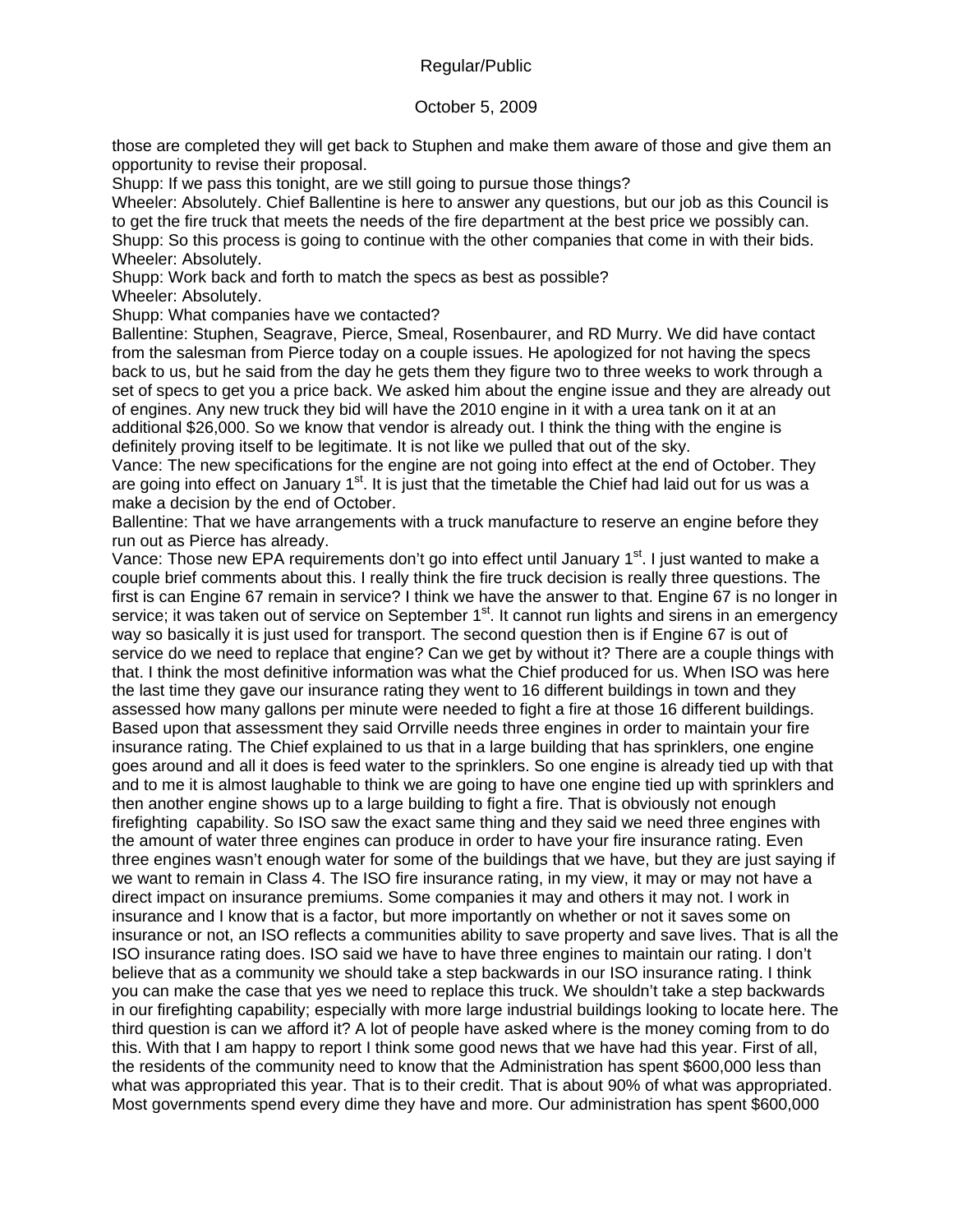### October 5, 2009

less and by the way that is nothing new this year, they do that each and every year. I think that shows good fiscal control. The other aspect that happened this year is we received an inheritance tax of \$362,000 that went into the General Fund. So between the \$600,000 in savings and the \$362,000 we received in this inheritance tax we are approximately and really it ends up being, by the time you add everything else together, more than \$1,000,000 to the good compared to what was appropriated this year. With that the Administration has been able to produce and to show how this truck could be paid for and yet not put us into a fiscal situation in the next few years that requires us to go back and ask for a Capital Improvement Fund tax increase, which I am against. I do not support that. If it did require us to do that, I would not support it, but the Administration has shown and I think that we have the numbers there to show that indeed we can afford this purchase and so by the fact that the truck is no longer in emergency service, that we do need to replace the truck in order for us to not take a step back on our fire insurance rating; and the fact that our Administration has used good fiscal controls and we have this inheritance tax; and so we have had a good year financially; and it is not going to hurt us in the future, I believe we have a good case to say yes we can purchase this fire truck and I think that is a good decision for us to make. I encourage my colleagues on Council to support the purchase of this truck as well.

Aspiras: Some of the things my colleague Mr. Vance has mentioned has not necessarily been uncovered in the last couple weeks. I just wanted to make clear a few things that I would like to share. I have written this down to make sure I get the facts correct, but I want to communicate over the past one and a half years I have been well informed of the fire department's needs, reasons, purchase options, and funding options of a fire truck to replace the aging 67. This is not something that came up on October 5<sup>th</sup> when we had our first legislative reading. In fact I had two former council members tell me last week that they had both been through some of the same recent fire truck discussions during their term. I have attended at least six open meetings in 2009 before tonight involving communications around the fire truck; two of the being at the fire station; one of them being specific to capital projects. It would be unfair and simply not true to say I was not informed and didn't have the necessary information to make a decision. Mr. Wheeler, Ms. Strimlan, Chief Ballentine, and the entire fire department have always been open, professional and very diligent in trying to procure this fire truck in question. In fact, I will add Mrs. Jewell and Mr. Leggett to this list as I recall past meetings with them on this matter. We have nearly 40 firemen that are volunteers. In fact, one fireman spoke out last week at the committee meeting and mentioned he actually loses money when he is called because he has to leave his job without pay for the time missed serving Orrville. Chief Ballentine, his entire department, deserves City Council and the citizens of Orrville's full support in keeping Orrville safe.

Leathers moved and Corfman seconded that Resolution 34-09 be adopted as read. Roll call vote. Ayes all. Motion carried.